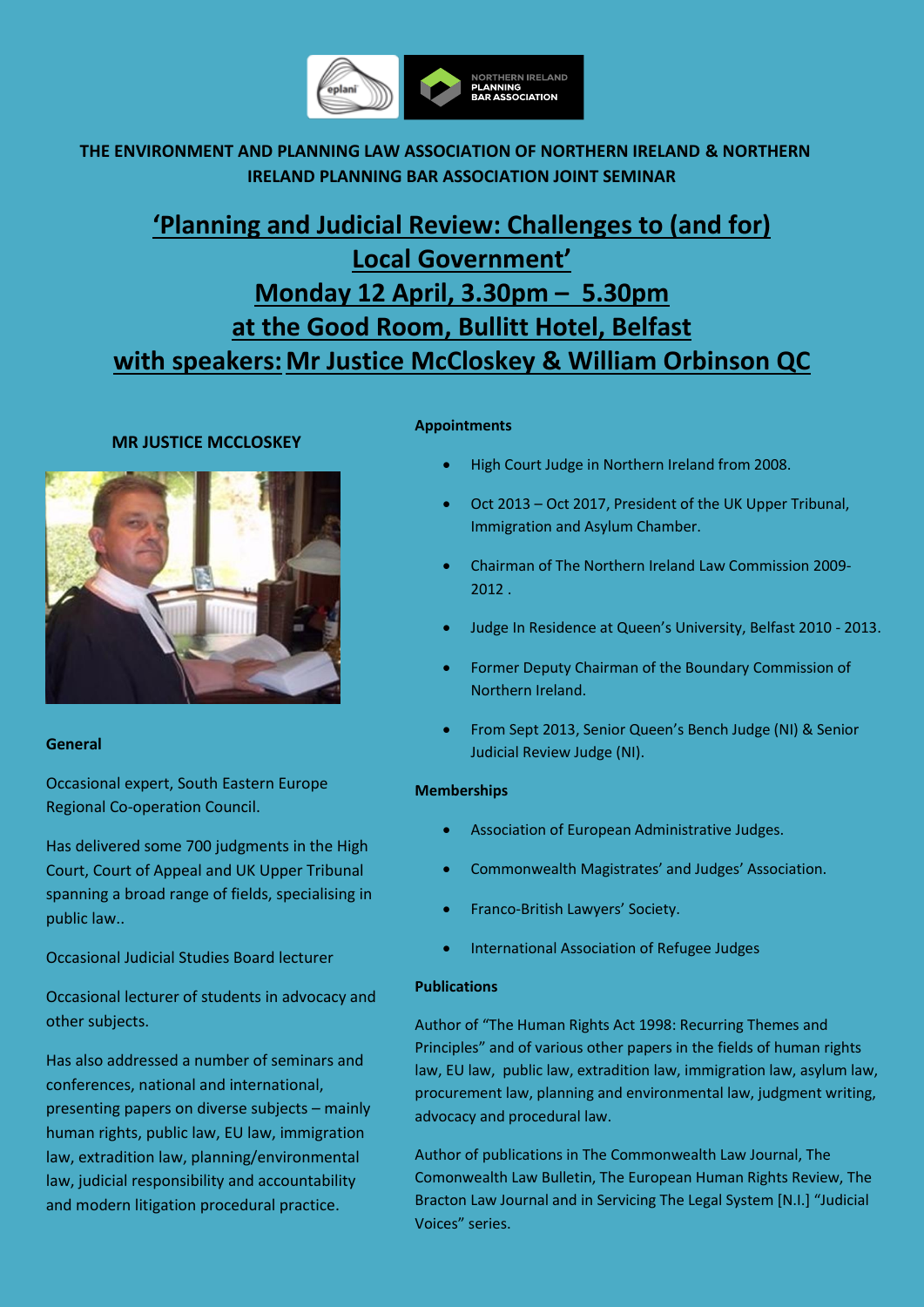

### **THE ENVIRONMENT AND PLANNING LAW ASSOCIATION OF NORTHERN IRELAND & NORTHERN IRELAND PLANNING BAR ASSOCIATION JOINT SEMINAR**

### **WILLIAM ORBINSON QC**



With an exclusive specialism in planning, energy and related environmental law issues, William Orbinson QC spends his time providing outcome-focussed planning advice, and acting in development plan examinations, appeals, enforcement appeals, prosecutions and judicial reviews. A Northern Ireland Associate of PEBA: The Specialist Bar Association for Planning, the Environment and Local Government, Mr Orbinson is qualified as a Legal Associate of the Royal Town Planning Institute, and is an Affiliate of the Irish Planning Institute. He has written our main texts on planning appeals, planning policy, prematurity, enforcement, and local government planning functions, while his 'Planning and Judicial Review' and 'Planning and Judicial Review Case Summaries 1976 - 2016' draw on his extensive experience of the judicial review court. A major element of Mr Orbinson's practice is pursuing and defending planning and environmental judicial reviews, and advising developers on how to safeguard their permissions against judicial review. His judicial reviews include:

- defending the challenge to the North–South Interconnector inquiry for NIE
- defending Omagh Minerals against challenges to its gold mine permissions, in the High Court and Court of Appeal
- challenges to the PAC's refusals of permission for the Mullaghturk and Altgolan wind farms
- challenges relating to Tamboran's hydraulic fracturing proposals in Fermanagh
- defending the Woodburn Forest exploratory oil drilling challenge
- the Corbo challenge to competing major retail development at Boucher Place
- the Newry Chamber of Commerce and Trade challenge to the Carbane Way retail development
- the Kelvin Properties challenge to the PAC decision on the Riverside Regional Centre, Coleraine
- the Malone Ridge challenge to the decision not to withdraw a Stop Notice
- representing The Shaftesbury Estate in the Friends of the Earth challenge against the decision not to issue a Stop Notice preventing sand extraction in Lough Neagh, in the High Court and Court of Appeal
- representing the Diocese of Dromore in its challenge to the permission for a media screen beside listed Newry Cathedral
- the McGurk challenge to the grant of permission for a waste water treatment plan at Magilligan
- the No Arc 21 challenge to the grant of permission for the Mallusk incinerator.